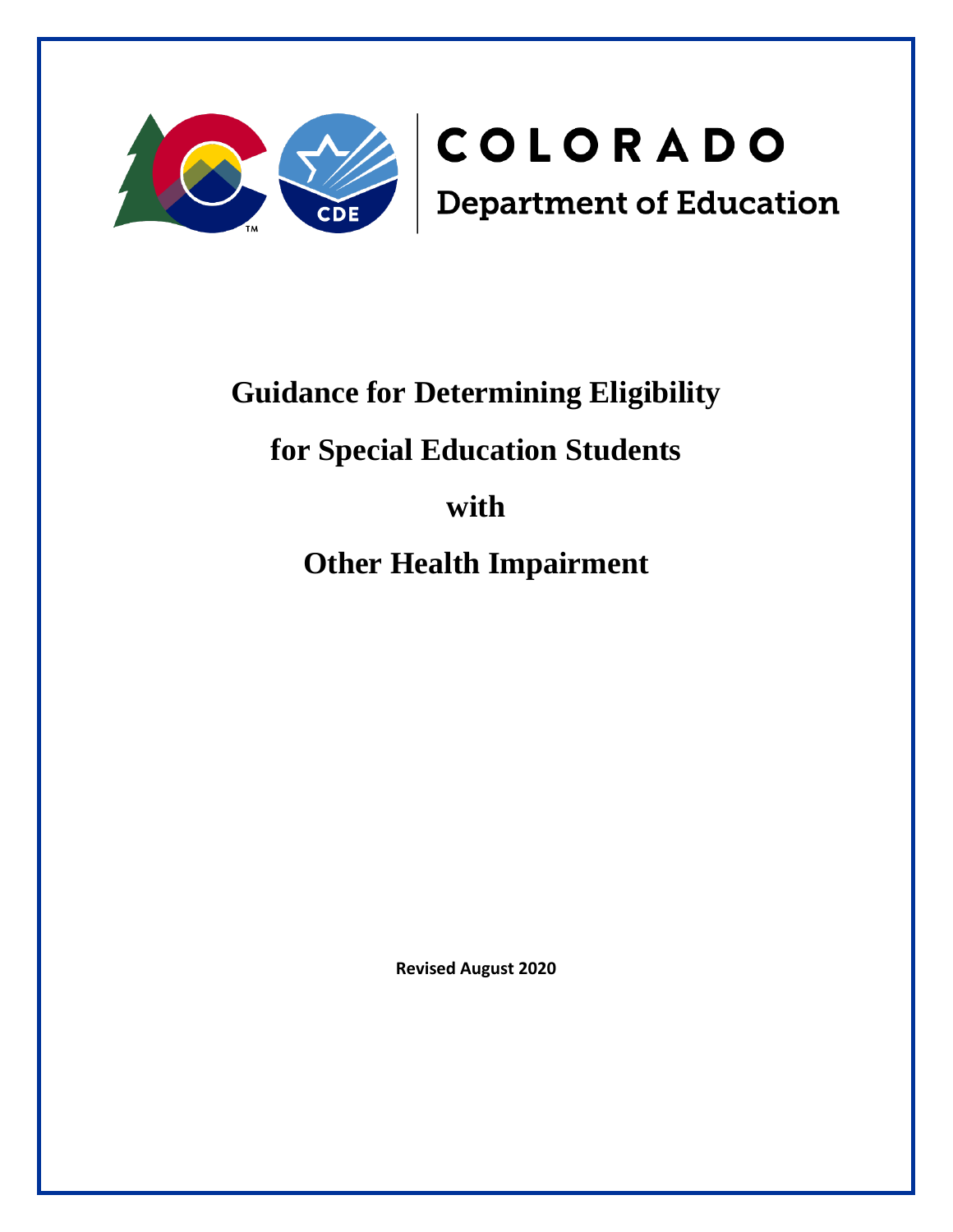## **Guidance for Determining Eligibility**

## **for Special Education Students with Other Health Impairment**

## **OHI Eligibility Category**

"Other Health Impairment" (OHI) is one of the eligibility categories listed in the Individuals with Disabilities Education Act (IDEA). Under IDEA, a student who has "other health impairment" may be eligible for special education and related services to support the student and address his/her educational, developmental, and functional needs resulting from their disability. In 2011, Colorado added OHI to the Exceptional Children's Education Act (ECEA) list of eligibility categories. The category of Physical Disability (PD) was phased out between August 2012 and July 2016. The Colorado eligibility criteria for OHI is consistent with federal law. Other Health Impairment is an umbrella term encompassing a range of conditions. A medical condition does not automatically qualify a student for special education services. Each student must receive a comprehensive evaluation and meet the eligibility criteria. It is a category that should be considered as a distinct and separate category for students having **limited strength**, **vitality or alertness** due to a chronic or acute health condition, and because of this condition needs specialized instruction under IDEA. A condition may be chronic or acute. There is no specified length of time for the health problem to be present or to continue. A chronic condition is a health condition or disease that is persistent or otherwise long-lasting in its effects or a disease that comes with time. Many national health organizations will not specify a timeline, but a general rule of thumb may be a condition lasting three months or longer (*[U.S. National](https://www.ncbi.nlm.nih.gov/pmc/articles/PMC4969287/) Library of [Medicine\)](https://www.ncbi.nlm.nih.gov/pmc/articles/PMC4969287/)*. An acute health problem begins abruptly and with marked intensity, then subsides or has rapid onset, severe symptoms, and a short course.

## **Definition of OHI**

[ECEA 2.08 \(7\) Other Health Impaired](http://www.sos.state.co.us/CCR/GenerateRulePdf.do?ruleVersionId=6624&fileName=1%20CCR%20301-8) (OHI) means having limited strength, vitality, or alertness, including a heightened alertness to environmental stimuli, that results in limited alertness with respect to the educational environment due to a chronic or acute health problem, including but not limited to asthma, attention deficit disorder or attention deficit hyperactivity disorder, diabetes, epilepsy, a heart condition, hemophilia, leukemia, kidney disease, sickle cell anemia or Tourette syndrome.

As a result of the child's Other Health Impairment, as described above, the child is prevented from receiving reasonable educational benefit from general education, as evidenced by *one or more* of the following:

ECEA 2.08 (7) (a) Limited strength as indicated by an inability to perform typical tasks at school;

ECEA 2.08 (7) (b) Limited vitality as indicated by an inability to sustain effort or to endure throughout an activity; and/or

ECEA 2.08 (7) (c) Limited alertness as indicated by an inability to manage and maintain attention, to organize or attend, to prioritize environmental stimuli, including heightened alertness to environmental stimuli that results in limited alertness with respect to the educational environment.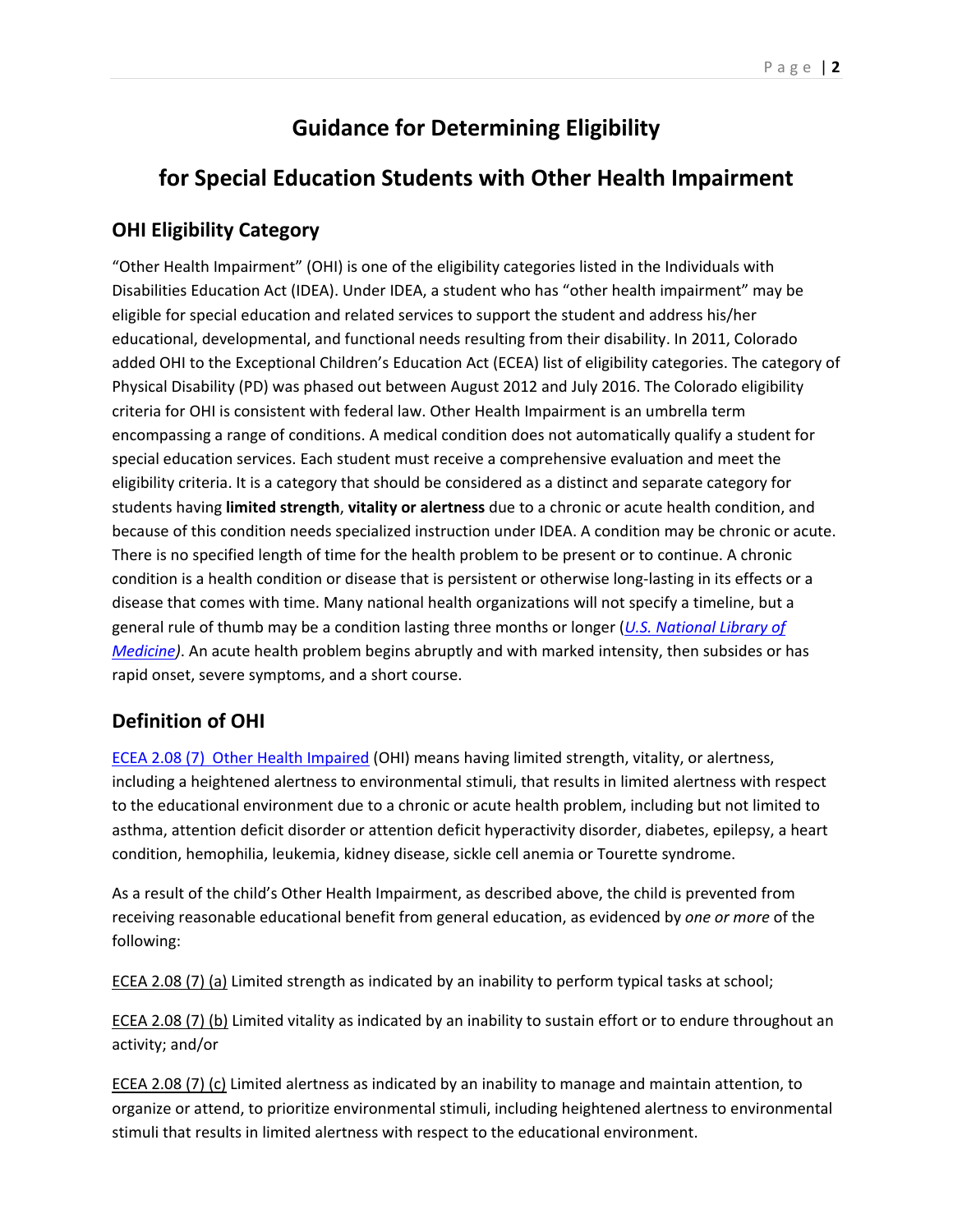## **Health Impairments mentioned in IDEA's definition**

There are numerous conditions that may be included under this definition. The ones specifically listed in the IDEA definition are below, however this list was never meant to be an exhaustive one.

### **Other Health Impairments Not Mentioned in IDEA's Definition**

Other health conditions can fall under the umbrella of the Other Health Impairment eligibility category besides the ones specifically mentioned in the law. The law explicitly lists health conditions that fall under the Other Health Impairment eligibility category; however, this is not an exhaustive list. Students may meet criteria for Other Health Impairment if other conditions exist as well.

For example:

- fetal alcohol syndrome (FAS)/fetal alcohol spectrum disorder (FASD)
- bipolar disorders, and
- other neurological disorders (e.g., acquired brain injury non-traumatic type)

According to the Office of Special Education and Rehabilitative Services, Department of Education, *"the list of acute or chronic health conditions in the definition of other health impairment is not exhaustive, but rather provides examples of problems that children have that could make them eligible for special education and related services under the category of other health impairment".* These conditions were not specifically mentioned in IDEA's regulations *"…because these conditions are commonly understood to be health impairments…".* [\(71 Fed. Reg. at](https://www.gpo.gov/fdsys/pkg/FR-2006-08-14/pdf/06-6656.pdf) 46550)

The U.S. Department of Education uses the phrase "could make them eligible"--*could*, not does. Other aspects such as, adversely affected educational performance, a child's evaluation results and state policies should be considered in determining eligibility for services under IDEA, not solely the existence of the disability or condition."

**A medical diagnosis is not a necessary, nor by itself a sufficient, criterion for establishing OHI eligibility.** In order to provide a Free and Appropriate Public Education (FAPE) under the provisions of IDEA, if the school district requires a medical assessment or diagnosis, the school district is responsible for the cost of the assessment, not the child's parents. The finding of a medical condition that causes limited alertness is not enough, however. The condition and diminished alertness caused by the condition **must also adversely affect the student's educational performance**.

*Source:<http://www.parentcenterhub.org/repository/ohi/#idea>*

### **Need for Special Education Services**

#### **Key Questions:**

School Individualized Education Program (IEP) teams deciding whether a child qualifies for special education and related services under the OHI category can begin by asking the following questions:

- 1. Does the student have a chronic or acute health problem?
- 2. Does the student have limited strength, vitality, or alertness due to a chronic or acute health problem? If not, does he or she have heightened alertness to general environmental stimuli?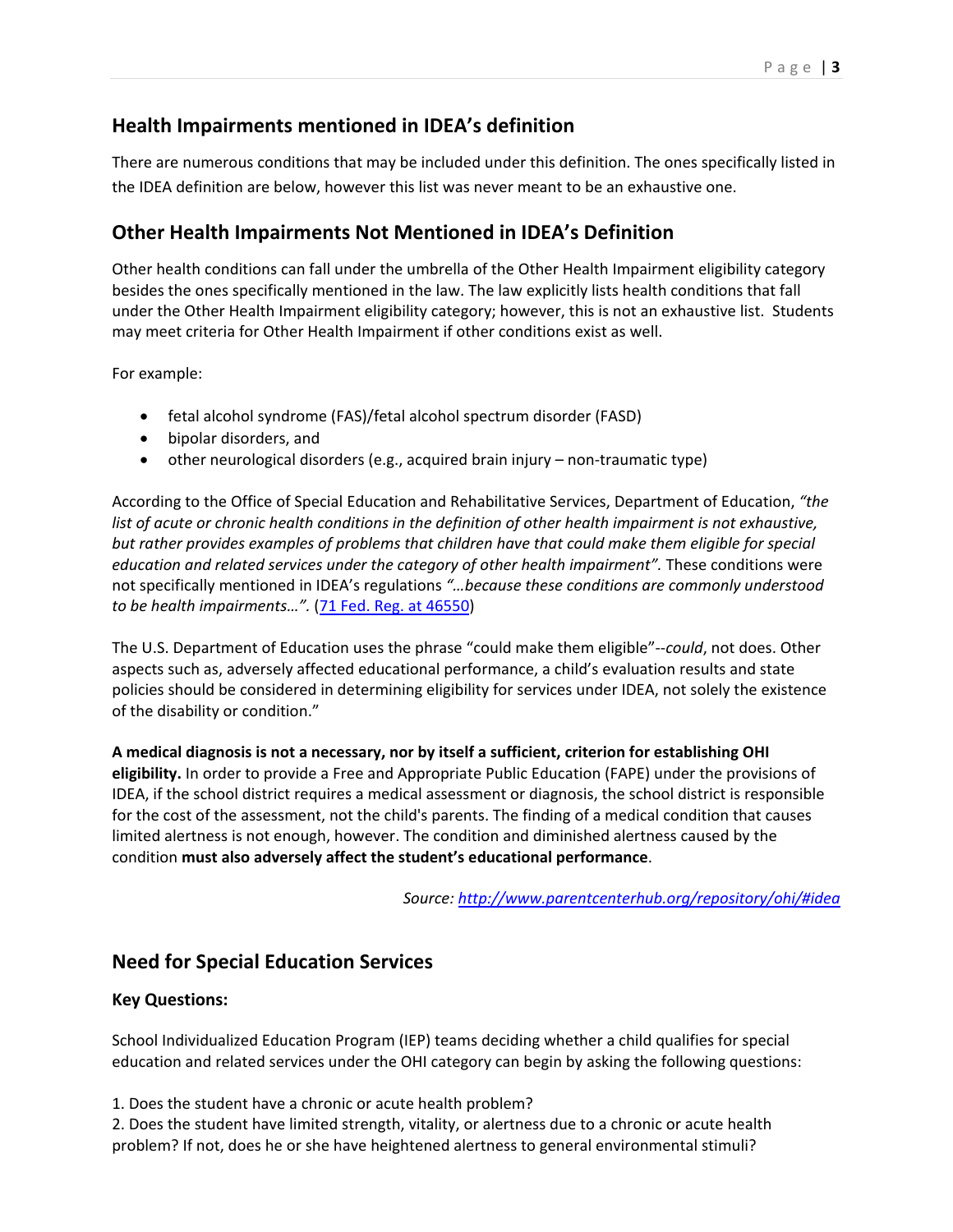3. How is the health problem manifested in the educational environment (within academics, behavior,

social interactions, attendance, adaptive skills, etc.)?

4. Finally, if so, does the disability create a need for special education services?

### **Other Considerations**

#### **OHI: What it is and what it is not**

There are students with medical problems in every eligibility category – not all health conditions fall within OHI. For example, a student with Down syndrome often has an impairment in the area of cognition and, thus, may be identified as having an intellectual disability. If that student with Down syndrome did not meet the criteria for the eligibility category of intellectual disability and had a heart condition, the child might be eligible for OHI if the condition prevented the child from achieving educational benefit from general education alone due to limited strength, vitality or alertness.

| What OHI is                                                                                                                                                      | What OHI is not                                                                                                                                                                                                                                                                                                                                     |
|------------------------------------------------------------------------------------------------------------------------------------------------------------------|-----------------------------------------------------------------------------------------------------------------------------------------------------------------------------------------------------------------------------------------------------------------------------------------------------------------------------------------------------|
| An impairment requiring a comprehensive<br>evaluation by an IEP team, just like other<br>eligibility categories                                                  | A default or back-up category, if the child does<br>not meet eligibility criteria for another<br>impairment (for example, behavior is severe,<br>chronic, and frequent but not across settings<br>does not mean the student meets the eligibility<br>criteria for OHI. It only means he/she does not<br>have a Serious Emotional Disability (SED)). |
| A wide range of health conditions with<br>$\bullet$<br>symptoms ranging from mild to severe                                                                      | Generally the eligibility category for students<br>$\bullet$<br>with mental health diagnoses                                                                                                                                                                                                                                                        |
| A wide range of service needs ranging from<br>$\bullet$<br>constant to intermittent                                                                              | If the adverse effect on education is primarily due<br>$\bullet$<br>to active substance abuse (alcohol or other drugs)                                                                                                                                                                                                                              |
| A continuum of options and services                                                                                                                              | A disability more accurately described by another<br>disability category, such as TBI, SED or<br>Orthopedic Impairment                                                                                                                                                                                                                              |
| A focus on presenting problems or issues<br>٠<br>associated with health condition.                                                                               | An automatic entitlement for students with any<br>diagnosed medical condition, including<br>ADD/ADHD (the child must meet criteria and<br>"need" for special education)                                                                                                                                                                             |
| An established need for specially designed<br>٠<br>instruction because student cannot receive<br>reasonable educational benefit from regular<br>education alone. | A way to avoid difficult discussions about another<br>eligibility category(ies)                                                                                                                                                                                                                                                                     |

Adapted from – Wisconsin Department of Public Instruction (2016)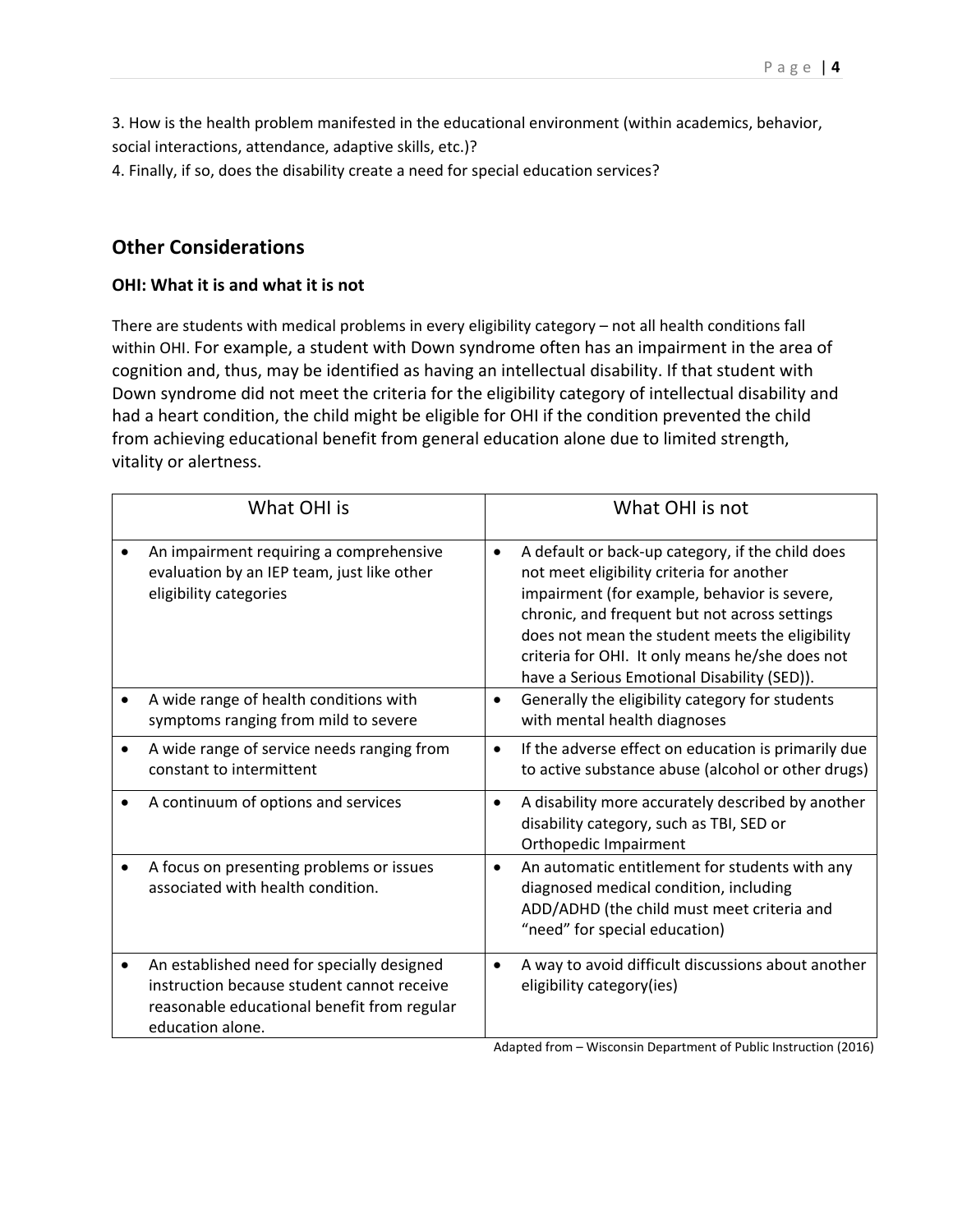| <b>Eligibility Category</b>                                                     | There must be evidence of the following criteria:                                                     |  |  |  |
|---------------------------------------------------------------------------------|-------------------------------------------------------------------------------------------------------|--|--|--|
| Other Health Impaired                                                           | Limited strength as indicated by an inability to perform typical<br>0                                 |  |  |  |
| <b>OHI</b>                                                                      | tasks at school; and/or<br>Limited vitality as indicated by an inability to sustain effort or to<br>□ |  |  |  |
|                                                                                 | endure throughout an activity; and/or                                                                 |  |  |  |
|                                                                                 | Limited alertness as indicated by an inability to manage and<br>$\Box$                                |  |  |  |
|                                                                                 | maintain attention, to organize or attend, to prioritize                                              |  |  |  |
|                                                                                 | environmental stimuli, including heightened alertness to                                              |  |  |  |
|                                                                                 | environmental stimuli that results in limited alertness with respect                                  |  |  |  |
|                                                                                 | to the educational environment                                                                        |  |  |  |
| Traumatic Brain Injury                                                          | $\Box$ Either medical documentation of a traumatic brain injury or a                                  |  |  |  |
|                                                                                 | significant history one or more traumatic brain injuries reported by                                  |  |  |  |
| <b>TBI</b>                                                                      | a reliable and credible source and/or corroborated by numerous                                        |  |  |  |
|                                                                                 | reporters; and                                                                                        |  |  |  |
|                                                                                 | A display of educational impact most probably and plausibly<br>$\Box$                                 |  |  |  |
|                                                                                 | related to the traumatic brain injury                                                                 |  |  |  |
| <b>Serious Emotional Disability</b>                                             | An inability to learn that is not primarily the result of intellectual,<br>◘                          |  |  |  |
|                                                                                 | sensory, or other health factors; and/or                                                              |  |  |  |
| <b>SED</b>                                                                      | An inability to build or maintain interpersonal relationships, which<br>$\Box$                        |  |  |  |
|                                                                                 | significantly interferes with the child's social development; and/or                                  |  |  |  |
|                                                                                 | In appropriate types of behavior or feelings under normal<br>Π.                                       |  |  |  |
|                                                                                 | circumstances; and/or                                                                                 |  |  |  |
|                                                                                 | A general pervasive mood of unhappiness or depression; and/or<br>$\Box$                               |  |  |  |
|                                                                                 | A tendency to develop physical symptoms or fears associated with<br>⊓                                 |  |  |  |
|                                                                                 | personal or school problems                                                                           |  |  |  |
| Finally if so does the disability create a need for special education services? |                                                                                                       |  |  |  |

Finally, if so, does the disability create a need for special education services?

## **Data Sources and Evaluation to Determine Eligibility**

During the evaluation, review information from a variety of sources such as:

- Comprehensive health history including hospitalizations and injuries
- Record review, including attendance/absenteeism, discipline, office referrals, behavior and academics.
- Educational testing
- Teacher interviews and rating scales
- Student interviews and rating scales
- Parent interviews and rating scales
- Functional performance
- Medical reports
- Classroom observations

In 2011, the Office of Special Education Programs (OSEP) released a memo stating a Response to Intervention (RTI) process cannot be used to delay or deny an evaluation for eligibility under the IDEA. This memo also addresses steps and documentation required when the team has determined that an evaluation for special education is unnecessary. To view the OSEP memo click the following link: <https://www2.ed.gov/policy/speced/guid/idea/memosdcltrs/osep11-07rtimemo.pdf>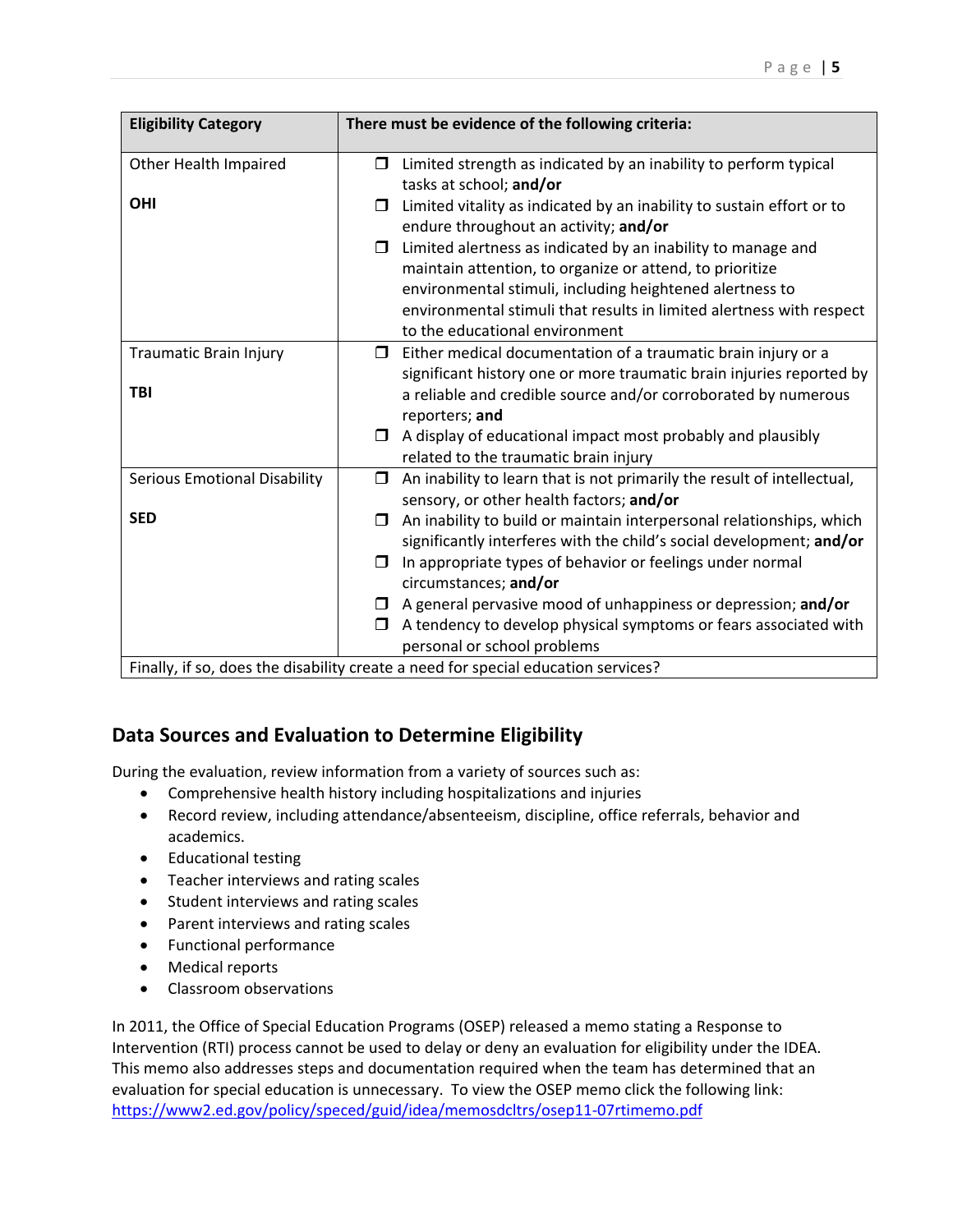Response to intervention data is required to demonstrate that a student meets criteria for two educational eligibility categories in Colorado: Specific Learning Disability and Serious Emotional Disability. OHI is not one of these categories. However, educational impact must be present for all educational eligibility categories. The team can identify educational impact (or the lack thereof) through evidence provided from a variety of sources. For a student with a health condition, sources of information might include: office referral data, disciplinary records, functional behavioral assessment (FBA), Response To Intervention (RTI) data, direct observation, student/teacher/family interviews, student achievement data, report cards, work products, behavior checklists, attendance records, formal and informal social/emotional assessments, formal and informal academic achievement assessments, etc. This is not an exhaustive list.

A diagnosis is not required to meet criteria for special education eligibility for any category in the state of Colorado. Likewise, a diagnosis does not necessarily mean a student will automatically meet or will automatically not meet criteria for special education eligibility for any category. The Colorado Department of Education (CDE) has a technical assistance document that addresses [clinical diagnosis.](http://www.cde.state.co.us/cdesped/ta_clinicaldiagnoses)

Eligibility for special education and related services is based on an educational determination of a disability, which includes meeting not just the criteria for a specific disability but also finding that a student is in need of specially designed instruction. You can request permission from the parents/guardians to speak with the student's healthcare provider. Being able to communicate with the healthcare provider can help the team better understand the student's health condition and decide what educational impact it may have on the child. This communication is also helpful for the healthcare provider to understand the school's role and what accommodations and modifications can be provided. Remember that a student's medical diagnosis is only one part of the determination of eligibility. Just as the team would not use only one test or tool to make an eligibility determination, the evaluation should be sufficiently comprehensive to identify all of the student's special education and related service needs. Alternative assessment measures administered by "qualified personnel" that meet standard evaluation procedures would be sufficient to establish Other Health Impairment eligibility.

The school nurse has an important role in the evaluation process and serves as the health/medical expert for the team. The school nurse should complete a health assessment which collects subjective information about the student such as a health history obtained from the parents/guardian. The school nurse should also conduct an objective health assessment of the student that may include height and weight; hearing and vision screening results; medications taken at school and at home; and review of reports from providers treating the student. The school nurse's report should be written in layman's terms so that it can be easily understood and should contain educationally significant health information This **brief summary** should include the child's strengths, health difficulties (including hospitalizations and injuries) that impact learning and any needed school nursing or school health services. Information that is prone to change, such as treatments and medications, should not be described in detail, but rather summarized broadly. Health and medical details can be recorded in the student's school health record and shared by the school nurse on a needs-to-know basis. This report is included in the special education evaluation documentation.

If the student has an individualized health care plan (IHP), the IEP should address how health plans will be implemented during all educational experiences. The location of the IHP should be referenced in the IEP and not attached to the IEP. Information in a student's IHP is considered highly confidential and should be shared with staff strictly on a needs-to-know basis. An IHP is a working document that may undergo multiple changes throughout the school year to meet the student's changing health needs. The recommended IHP location is the school health office where it will be maintained and updated by the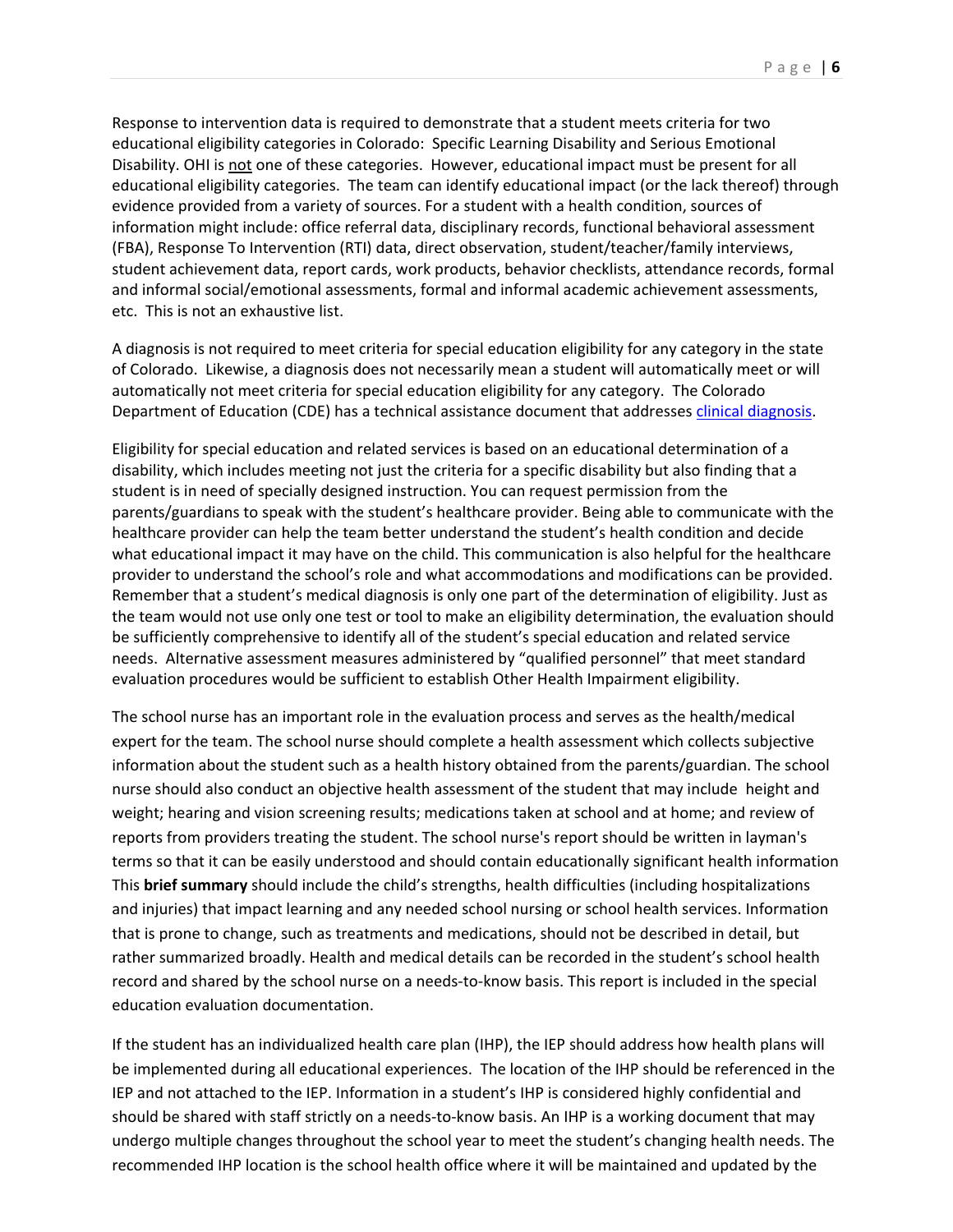school nurse. The school nurse will provide information and training related to the IHP to the appropriate school staff on a needs-to-know basis.

When interpreting the evaluation data to determine if a student is a child with a disability it is important to consider information from a variety of sources. Teams should focus on presenting problems along with a comprehensive evaluation to determine the appropriate eligibility category.

Factors to consider in an evaluation include, but are not limited to:

- Medical history including medications
- Type, degree, and severity of health impairment
- Current levels of performance both academic and nonacademic
- Need for special education and related services

| This matrix may be used to collect data when considering the Other Health Disabilities category.<br>The columns indicate where data might be found for each criterion |                                                                                          |                                                     |                                                                        |                             |                                                      |                                                          |
|-----------------------------------------------------------------------------------------------------------------------------------------------------------------------|------------------------------------------------------------------------------------------|-----------------------------------------------------|------------------------------------------------------------------------|-----------------------------|------------------------------------------------------|----------------------------------------------------------|
| Criteria                                                                                                                                                              | Educational<br>Evaluation                                                                | Interviews                                          | Observations                                                           | Health<br>History           | Record<br>Review                                     | Diagnosis                                                |
| Absence linked to<br>health condition                                                                                                                                 |                                                                                          | X                                                   |                                                                        | X                           | X                                                    | X                                                        |
| Specialized health<br>care procedures<br>needed during<br>school day                                                                                                  |                                                                                          | X                                                   | X                                                                      | X                           | X                                                    | X                                                        |
| Medications that<br>adversely affect<br>learning                                                                                                                      |                                                                                          | X                                                   | X                                                                      | X                           | X                                                    | X                                                        |
| Limited physical<br>strength                                                                                                                                          | $\boldsymbol{x}$                                                                         | X                                                   | X                                                                      | X                           | X                                                    | X                                                        |
| Limited<br>endurance                                                                                                                                                  | $\boldsymbol{x}$                                                                         | X                                                   | X                                                                      | X                           | X                                                    | X                                                        |
| Heightened or<br>diminished<br>alertness                                                                                                                              | X                                                                                        | X                                                   | X                                                                      | $\boldsymbol{x}$            | X                                                    | X                                                        |
| Organization,<br>assignment<br>completion                                                                                                                             | X                                                                                        | X                                                   | $\pmb{\mathsf{X}}$                                                     | X                           | X                                                    | $\pmb{\mathsf{X}}$                                       |
| <b>Directions</b><br>followed, tasks<br>initiated and<br>completed                                                                                                    | X                                                                                        | X                                                   | X                                                                      | X                           | X                                                    | $\boldsymbol{\mathsf{x}}$                                |
| Purpose of data                                                                                                                                                       | Academic skills,<br>social/emotional/<br>behavioral skills,<br>Functional<br>Performance | Day-to-day<br>educational<br>strengths<br>and needs | Snapshot of<br>strengths and<br>needs in<br>educational<br>environment | Student's<br>health<br>data | Educational<br>achievement,<br>behavior,<br>absences | Diagnostician<br>data and data<br>on student's<br>health |

Adapted from Minnesota Department of Education (2013)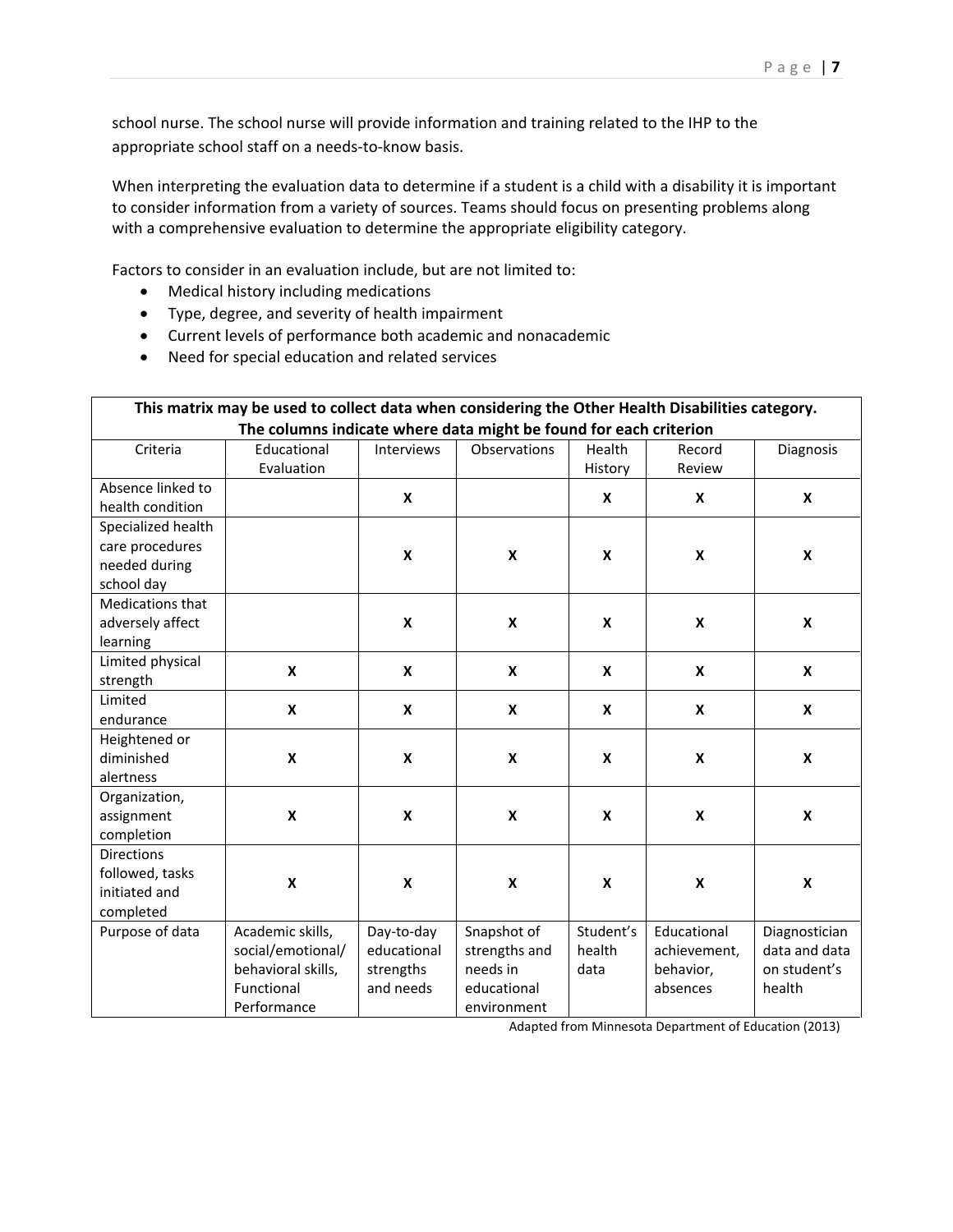### **When a Health Condition Affects Brain Function**

For some health conditions, such as a **non-traumatic brain injury** or an organic/prenatal condition (e.g., substance exposure in utero/Fetal Alcohol Spectrum Disorder (FASD), cognitive functioning must be evaluated. In an effort to support school-based multidisciplinary teams in completing comprehensive neuro-educational evaluations that produce rich data for the special education eligibility process, the Colorado Department of Education (CDE) along with the Colorado Brain Injury Steering Committee, applied the most current research on brain function, neuroanatomy and assessing the various brain processes and developed a user-friendly framework titled, the Building Blocks of Brain Development. Our brains develop each and every process/building block in a progressive manner. They build upon one another to become more complex and efficient (i.e. higher order thinking). The graphic below represents typical areas of processing/learning and those that are commonly affected by brain injury, trauma, neglect, etc. We encourage school teams to utilize these building blocks to guide assessment and educational planning across the special education categories and areas, as appropriate, especially non-traumatic brain injury and prenatal substance exposure/fetal alcohol spectrum disorder.



# Building Blocks of Brain Development<sub>®</sub>

When school-based multidisciplinary teams have a deep understanding of a student's functioning levels within these building blocks, the eligibility process, educational planning and focal areas for intervention may be easily identified. For more information on th[e Building Blocks of Brain Development.](http://www.cde.state.co.us/cdesped/sd-tbi_buildingblocks)

## **Examples of Strength, Vitality or Alertness**

To qualify as a child with an Other Health Impairment, there must be evidence that the child cannot receive reasonable educational benefit from general education without specially designed instruction and the condition resulted in the student's limited strength, vitality, or alertness.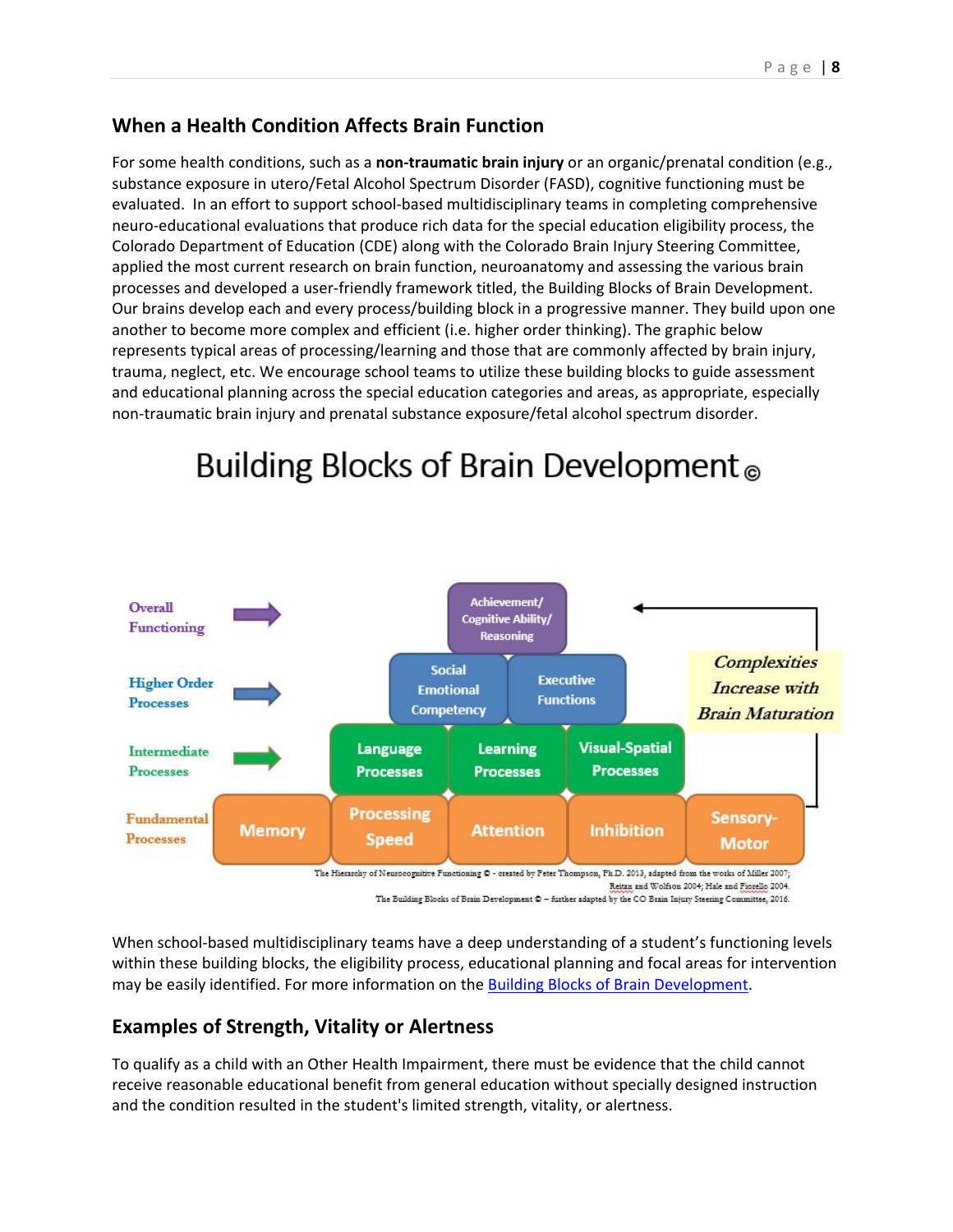#### **Limited strength** as indicated by an inability to perform typical tasks at school

 Example: A child with Sickle Cell Anemia may have limited physical strength due to his or her condition and have difficulty with work output, mobility and fatigue especially during a crisis which can include pain and swelling in hands and feet, fever, gastric and respiratory problems. The child can also experience altered brain tissue perfusion that would cause loss of balance, altered gait, changes in behavior and academic performance and possible seizure activity.

**Limited vitality** as indicated by an inability to sustain effort or to endure throughout an activity

 Example: A child undergoing chemotherapy for leukemia or a brain tumor may have frequent absences from school for doctor's appointments and chemo/radiation therapy including bone marrow transplant. The child may have limited cognition and stamina to attend to his or her school work due to effects of treatments.

**Limited alertness** as indicated by an inability to manage and maintain attention, to organize or attend, to prioritize environmental stimuli, including heightened alertness to environmental stimuli that results in limited alertness with respect to the educational environment.

- Example: A child with Attention-Deficit/Hyperactivity Disorder (ADHD) may have limited ability to attend to specific academic tasks because the disorder causes them to be overly alert to the general environment and may cause them:
	- o to be distractible during academic instruction
	- o to have difficulty with organization
	- o to have difficulty paying attention and inability to focus
	- o to have difficulty maintaining positive social relationships or work with peers
	- o to be impulsive and control behavior

The U.S. Department of Education (July 16, 2016) released guidance on the [Civil Rights of Students with](https://www2.ed.gov/about/offices/list/ocr/letters/colleague-201607-504-adhd.pdf)  [ADHD.](https://www2.ed.gov/about/offices/list/ocr/letters/colleague-201607-504-adhd.pdf) In this guidance, they cited the most common complaint received by the Office of Civil Rights (OCR) was that students with ADHD who had academic and behavioral difficulties were, never referred for an evaluation, not evaluated in a timely manner or were inadequately evaluated. In addition, even if the student with ADHD was identified as having a disability, the student did not receive the necessary special education or related aids/services. This guidance explains that schools must evaluate a student when a student needs or is believed to need special education or related services. As IDEA's definition of OHI makes clear, the health impairment must affect a student's educational performance. In fact, for a child to qualify for special education services, the health condition must affect the child's educational performance.

#### **Providing Services in the School Setting**

When a child is found to be eligible for special education, he or she will be eligible to receive related services in school. Related services are provided as required to enable children with disabilities to benefit from their special education program. What was previously called "school health services" in IDEA was expanded in its 2004 Reauthorization to distinguish between services that are provided by a qualified nurse and those that may be provided by other qualified individuals. *School health services and school nurse services*, which are defined by IDEA as "…health services that are designed to enable a child with a disability to receive FAPE as described in the child's IEP. School nurse services are services provided by a qualified school nurse. School health services are services that may be provided by either a qualified school nurse or other qualified person." [\[34 CFR §300.34\(c\)\(13\)\]](https://www.gpo.gov/fdsys/granule/CFR-2012-title34-vol2/CFR-2012-title34-vol2-sec300-34/content-detail.html)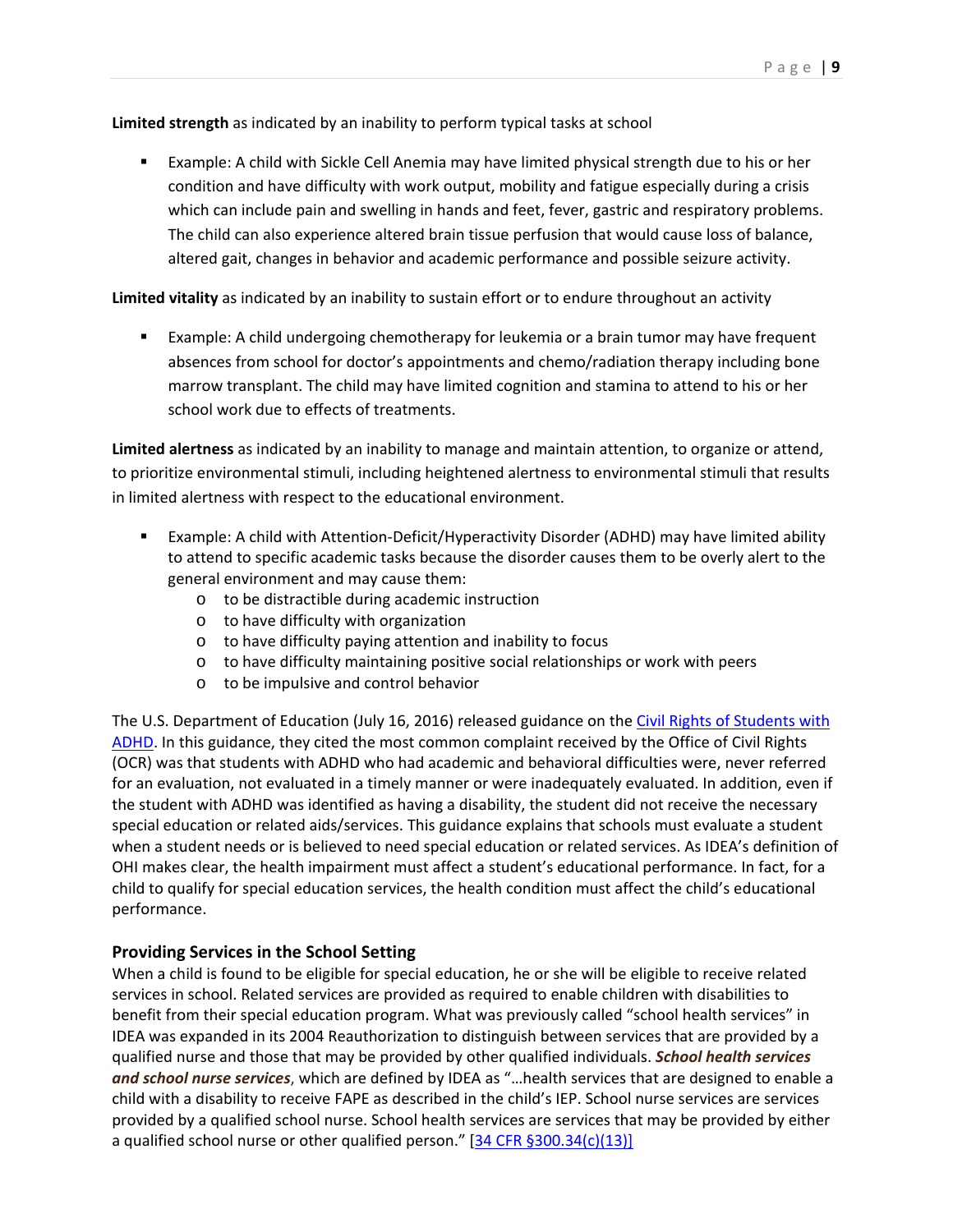Many children with disabilities, especially those with medically fragile conditions, could not attend school without the supportive services of school nurses and other qualified people. Over the years, the extent of the health-related services provided in schools has grown, as might be expected considering the medical advances in the last decade alone. School nursing requires a qualified nurse to provide the service whereas health services may be provided by either a nurse or Unlicensed Assistive Personnel (UAP) who are trained and if necessary delegated and supervised by the nurse. School health services and school nurse services may include the following as health-related support:

- **gastric feedings;**
- **EXEC** Clean intermittent catheterization;
- **Suctioning;**
- **Management of a tracheostomy;**
- **Administering and/or dispensing medications;**
- **Planning for the safety of a child in school;**
- **E** Ensuring that care is given while at school and at school functions to prevent injury (e.g., changing a child's position frequently to prevent pressure sores);
- **EXEC** Chronic disease management; and
- Conducting and/or promoting education and skills training for all (including the child) who serve as caregivers in the school setting.

#### Source:<http://www.parentcenterhub.org/ohi/#idea>

All students attending public schools must have access to health care during the school day and for extracurricular school activities, if necessary, to enable the student to participate fully in their educational program. The federal laws include the Americans with Disabilities Act, Individuals with Disabilities Education Act (IDEA), and Section 504 of the Rehabilitation Act of 1973. Since most school districts in Colorado do not have a full time nurse in each school it is often necessary to delegate specific nursing tasks, including medication administration, to a UAP so that children with special health care needs can attend school and school sponsored activities. Any health-related procedure in school requires medical orders. Knowing when and how to delegate specific nursing tasks is essential for the school nurse. Only a professional nurse can delegate nursing care. Further, nursing delegation is not appropriate for all students, all nursing tasks, or all school settings (NASN 2014). Tasks commonly performed by a parent/guardian at home take on a more complex dimension in the school setting. (*[Guidance on Delegation for Colorado School Nurses & Child Care Consultants\)](http://www.cde.state.co.us/healthandwellness/guidance-on-delegation-for-colorado-school-nurses-child-care-consultants-2-2016)*

For more information on OHI, go to [http://www.cde.state.co.us/cdesped/sd-other.](http://www.cde.state.co.us/cdesped/sd-other)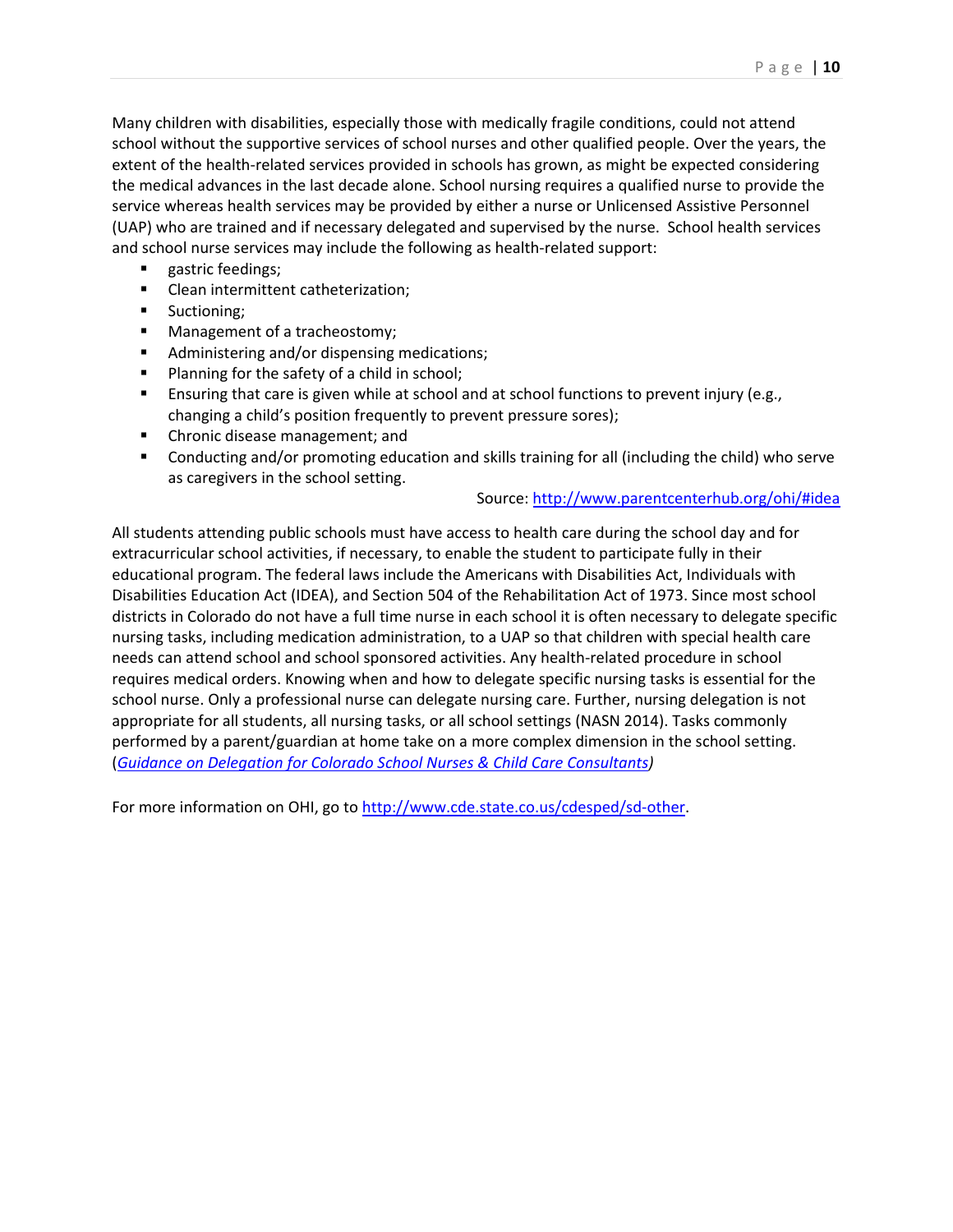|                                                                                                                                                                                                                                                                                                                                                                                                            | DETERMINATION OF ELIGIBILITY: OTHER HEALTH IMPAIRMENT |                                                                                                                                                                                                                                                                                           |  |  |  |
|------------------------------------------------------------------------------------------------------------------------------------------------------------------------------------------------------------------------------------------------------------------------------------------------------------------------------------------------------------------------------------------------------------|-------------------------------------------------------|-------------------------------------------------------------------------------------------------------------------------------------------------------------------------------------------------------------------------------------------------------------------------------------------|--|--|--|
| Definition: A child with an Other Health Impairment shall have limited strength, vitality, or alertness, including a heightened alertness to<br>environmental stimuli that results in limited alertness with respect to the educational environment due to a chronic or acute health problem that<br>prevents the child from receiving reasonable educational benefit from general education. ECEA 2.08(7) |                                                       |                                                                                                                                                                                                                                                                                           |  |  |  |
| 2.08(7)                                                                                                                                                                                                                                                                                                                                                                                                    |                                                       | The team has addressed each of the following statements and has determined: IDEA 34 C.F.R. §§ 300.304(c)(6) and 300.306(b); ECEA                                                                                                                                                          |  |  |  |
| $\blacksquare$ Yes                                                                                                                                                                                                                                                                                                                                                                                         | $\Box$ No                                             | The evaluation is sufficiently comprehensive to appropriately identify all of the child's special education and related<br>1.<br>services needs, whether or not commonly linked to the disability category. (Answer must be "yes" in order for the<br>child to be eligible for services.) |  |  |  |
| $\blacksquare$ Yes                                                                                                                                                                                                                                                                                                                                                                                         | <b>No</b>                                             | The child can receive reasonable educational benefit from general education alone. (Answer must be "no" in order<br>2.<br>for the child to be eligible for services.)                                                                                                                     |  |  |  |
|                                                                                                                                                                                                                                                                                                                                                                                                            |                                                       | 3.<br>The child's performance: (All answers below must be "is not" in order for the child to be eligible for services.)<br>$\Box$ is $\Box$ is not due to a lack of appropriate instruction in reading, including the essential components of reading<br>instruction                      |  |  |  |
|                                                                                                                                                                                                                                                                                                                                                                                                            |                                                       | $\Box$ is not due to a lack of appropriate instruction in math; and<br>$\overline{1}$                                                                                                                                                                                                     |  |  |  |
|                                                                                                                                                                                                                                                                                                                                                                                                            |                                                       | $\Box$ is not due to limited English proficiency.<br>$\Box$ is                                                                                                                                                                                                                            |  |  |  |
| To be eligible as a child with an Other Health Impairment, there must be evidence of the following criterion: ECEA 2.08(7)                                                                                                                                                                                                                                                                                 |                                                       |                                                                                                                                                                                                                                                                                           |  |  |  |
| Nes                                                                                                                                                                                                                                                                                                                                                                                                        | $\blacksquare$ No                                     | A chronic or acute health problem, including but not limited to asthma, attention deficit disorder or attention deficit<br>hyperactivity disorder, diabetes, epilepsy, a heart condition, hemophilia, leukemia, kidney disease, sickle cell anemia or<br>Tourette syndrome.               |  |  |  |
| The Other Health Impairment, as described above, prevents the child from receiving reasonable educational benefit from general<br>education as evidenced by one or more of the following criteria: (check all that apply) ECEA 2.08(7)(a) (b) (c)                                                                                                                                                          |                                                       |                                                                                                                                                                                                                                                                                           |  |  |  |
| Nes                                                                                                                                                                                                                                                                                                                                                                                                        | No                                                    | Limited strength as indicated by an inability to perform typical tasks at school; and/or                                                                                                                                                                                                  |  |  |  |
| Yes                                                                                                                                                                                                                                                                                                                                                                                                        | No                                                    | Limited vitality as indicated by an inability to sustain effort or to endure throughout an activity; and/or                                                                                                                                                                               |  |  |  |
| Yes                                                                                                                                                                                                                                                                                                                                                                                                        | No                                                    | Limited alertness as indicated by an inability to manage and maintain attention, to organize or attend, to prioritize<br>environmental stimuli, including heightened alertness to environmental stimuli that results in limited alertness with respect<br>to the educational environment. |  |  |  |
| Yes                                                                                                                                                                                                                                                                                                                                                                                                        | $\Box$ No                                             | The child has a disability as defined in the State Rules for the Administration of the Exceptional Children's<br>Educational Act and is eligible for special education.                                                                                                                   |  |  |  |

#### **Resources**

*Attention Deficit Hyperactivity Disorder <https://www.nlm.nih.gov/medlineplus/attentiondeficithyperactivitydisorder.html>*

*Brain Injury in Children and Youth – A Manual for Educators* 2017, CO Department of Education, <https://www.cde.state.co.us/cdesped/sd-tbi>

Building Blocks of Brain Development Framework© - *<http://cokidswithbraininjury.com/>* or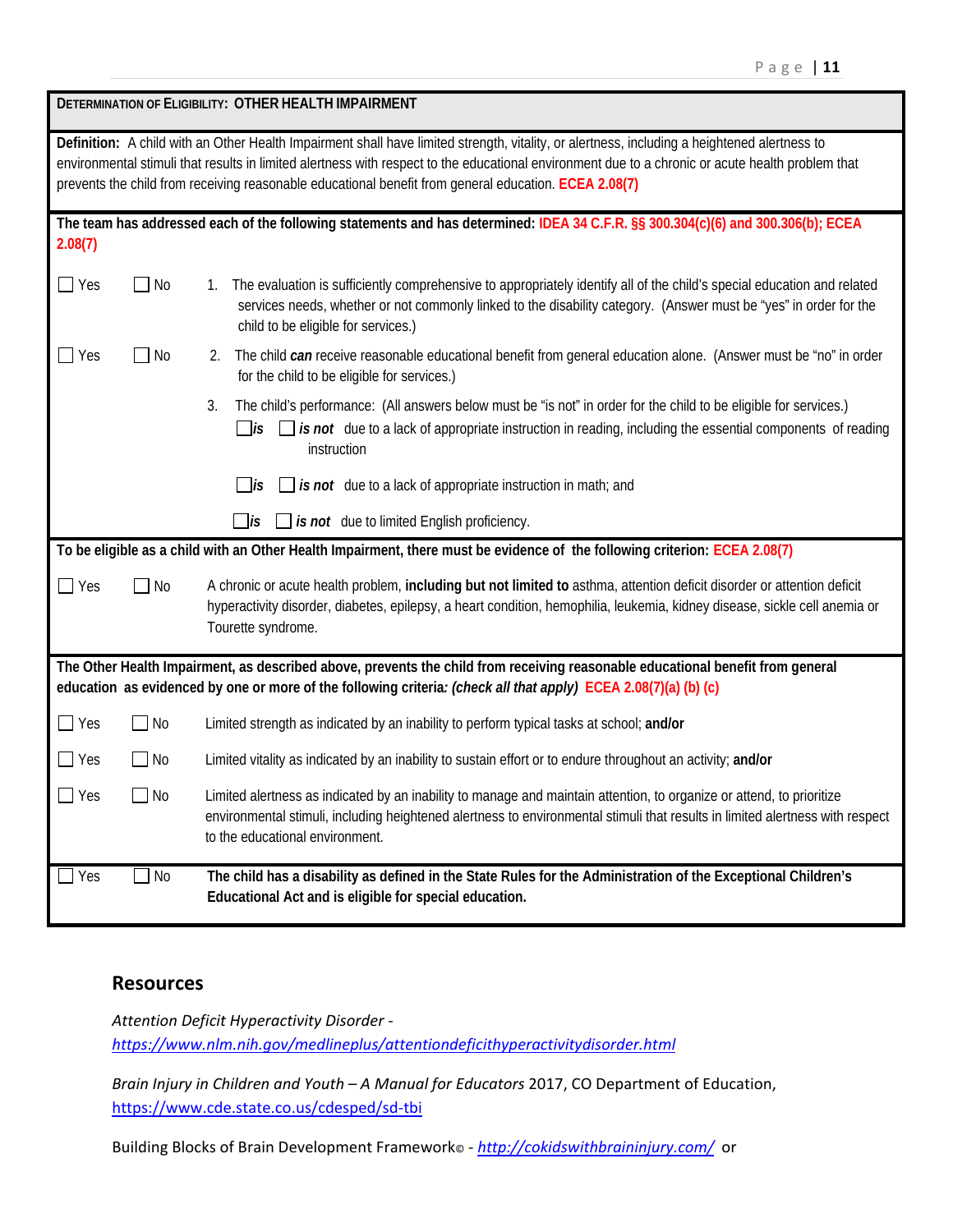*[https://www.cde.state.co.us/cdesped/sd-tbi\\_buildingblocks](https://www.cde.state.co.us/cdesped/sd-tbi_buildingblocks)*

Center for Parent Information and Resources <http://www.parentcenterhub.org/>

*The Consideration of Clinical Diagnoses in the Educational Identification of Disabilities in Accordance with IDEA 2004*, November 2015, CO Department of Education [http://www.cde.state.co.us/cdesped/ta\\_clinicaldiagnoses](http://www.cde.state.co.us/cdesped/ta_clinicaldiagnoses)

*Guidance on Delegation for Colorado School Nurses & Child Care* Consultants 2016,

[http://www.cde.state.co.us/healthandwellness/guidance-on-delegation-for-colorado-school-nurses](http://www.cde.state.co.us/healthandwellness/guidance-on-delegation-for-colorado-school-nurses-child-care-consultants-2-2016)[child-care-consultants-2-2016](http://www.cde.state.co.us/healthandwellness/guidance-on-delegation-for-colorado-school-nurses-child-care-consultants-2-2016)

LRP Publications, *SmartStart: Chronic or Acute Health Conditions (Eligibility)*. (subscription required) Retrieved on 12/11/2015 from:

[http://www.specialedconnection.com/LrpSecStoryTool/index.jsp?contentId=10005&chunkid=350240&q](http://www.specialedconnection.com/LrpSecStoryTool/index.jsp?contentId=10005&chunkid=350240&query=((%7bOTHER+HEALTH+IMPAIRMENT%7d|%7bOHI%7d))&topic=Main&chunknum=1&offset=0&listnum=0) [uery=\(\({OTHER+HEALTH+IMPAIRMENT}|{OHI}\)\)&topic=Main&chunknum=1&offset=0&listnum=0](http://www.specialedconnection.com/LrpSecStoryTool/index.jsp?contentId=10005&chunkid=350240&query=((%7bOTHER+HEALTH+IMPAIRMENT%7d|%7bOHI%7d))&topic=Main&chunknum=1&offset=0&listnum=0) (subscription required)

Rules for the Administration of the Exceptional Children's Educational Act 1 CCR 301-8.

Special Education Eligibility Criteria and Evaluation for OHI – Wisconsin Department of Public Instruction (Updated March 2016),<http://dpi.wi.gov/sped/program/other-health-impairment>

Special Education Division of Other Health Disabilities Manual – Minnesota Department of Education (Aug 2013)

Special Needs Factsheet ADHD: What Teachers Should Know <http://kidshealth.org/parent/classroom/factsheet/adhd-factsheet.html>

Sexson, Madan-Swain 1995 article from School Psychology Chronicles

Student with ADHD and Section 504: A Resource Guide, U.S. Department of Education (2016) <http://www2.ed.gov/about/offices/list/ocr/letters/colleague-201607-504-adhd.pdf>

Yonkaitis, C., Shannon, R. (2017)*The Role of the School Nurse in the Special Education Process Part 1: Student Identification and Evaluation,* April 2017, NASN School Nurse, vol 32, Issue 3, pp 179-184.

Yonkaitis, C., Shannon, R. (2017)*The Role of the School Nurse in the Special Education Process Part 2: Eligibility Determination and the Individualized Education Program*, May, 2017, NASN School Nurse, vol 32, Issue 4, pp 249-254.

*What is ADHD?* <http://kidshealth.org/en/parents/adhd.html>